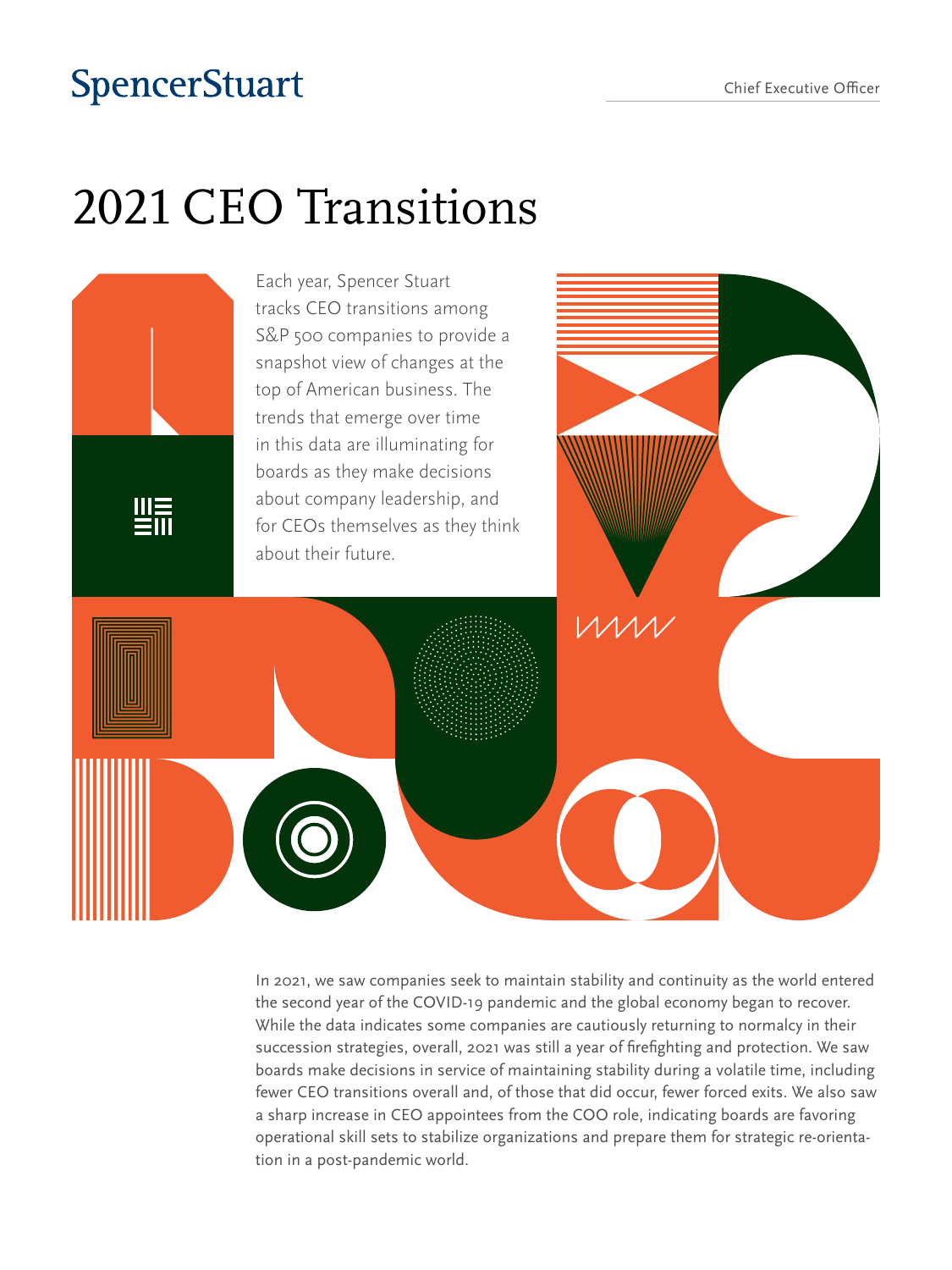#### **Ongoing disruption slowed transitions in 2021**

Forty-nine S&P 500 companies appointed a new chief executive in 2021, down from 56 in 2020. Consistent with previous years, more CEO transitions took place during the first half of the year (34), but this early momentum was offset by a steep decline in transitions as the year progressed, with only 15 new CEOs named in the second half of the year. On average, CEO transitions were announced 3.5 months prior to the new CEO's effective start date. Internal promotes had 4.1 months on average between the announcement and start date, compared with 1.4 months for external hires.

While the world was optimistic the pandemic was waning in early 2021, the Delta variant's midyear arrival, supply chain challenges and rising inflation all extended uncertainty for businesses. As [our research around CEO successions during periods of crisis shows,](https://www.spencerstuart.com/research-and-insight/crisis-put-ceo-successions-on-hold-in-2020) boards tend to deprioritize transitions during turbulent times. As uncertainty wanes, transitions tend to rebound, often spiking to record levels two years after the depth of a crisis — which would put CEO transitions on track to rebound to higher levels in 2022 as conditions become more stable.



#### **—S&P 500 CEO TRANSITIONS 2011–2021**

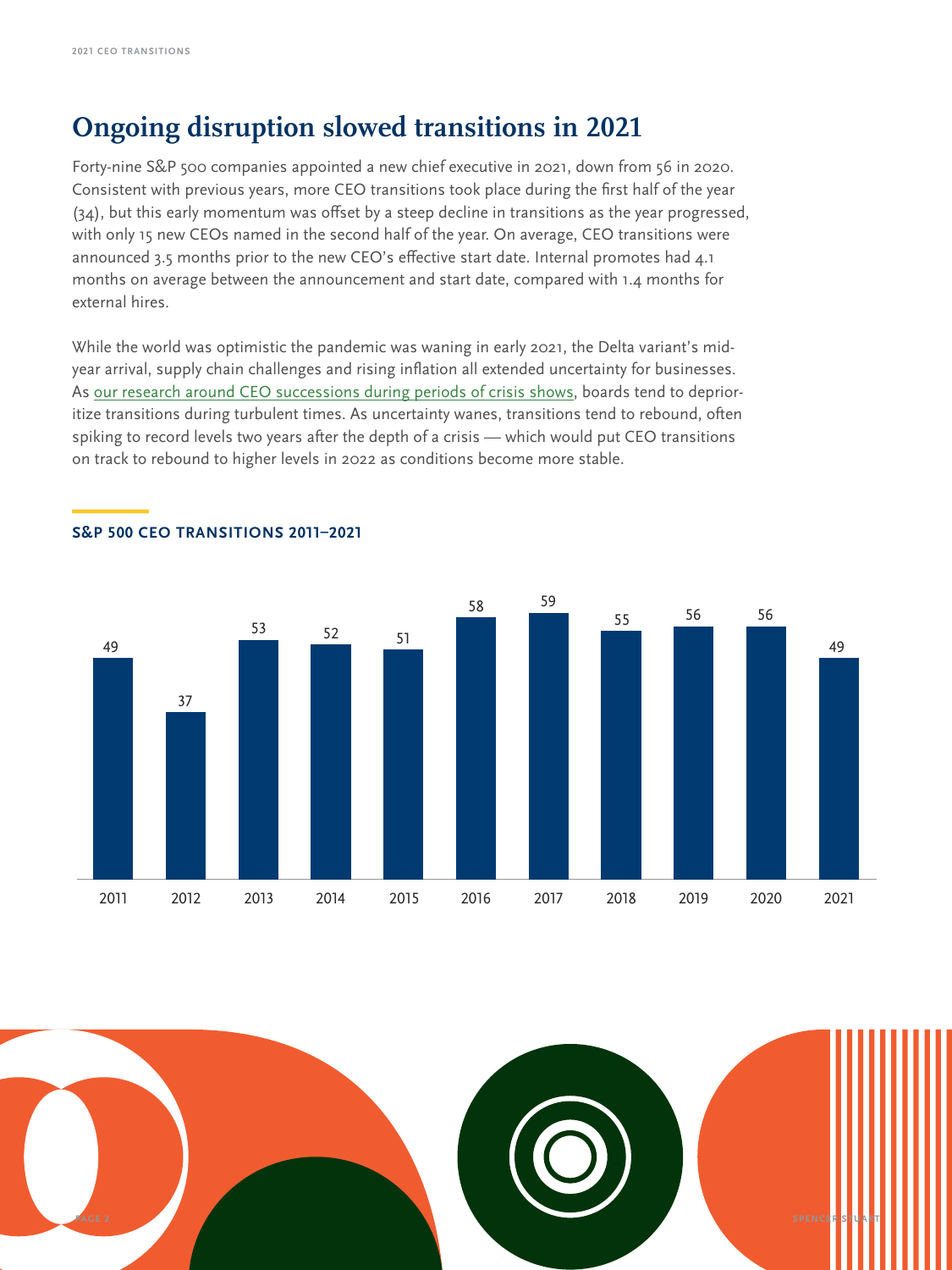

### **More internal candidates, but fewer board directors, were named CEO in 2021**

S&P 500 boards have long favored internal candidates when selecting a new CEO, and that trend continued in 2021. After a dip in 2020, internal promotions rose to 80% of all CEO transitions in 2021. Of these, 87% were the result of a planned succession process. The spike in external appointments in 2020 was mainly driven by CEOs appointed from the company's board of directors — what we think of as "the known outsider." No CEOs were appointed from the board in 2021, a sharp drop from 2020 when there were record appointments of this type (10% of all transitions).

From-board appointments are permanent CEOs who serve for multiple years but are often chosen as bridge solutions — for example, to give an internal CEO candidate a few more years to develop. Given these leaders usually have prior CEO experience, boards may have gone this route in 2020 to put an experienced CEO at the helm during a period of great uncertainty. While the total lack of from-board appointments in 2021 is a bit surprising, it signals a return to pre-pandemic levels of these types of transitions. It may also indicate some companies felt more comfortable acting on planned internal successions they delayed in the early stages of the pandemic — a cautious step toward normalcy.

### Who's an insider and who's an outsider?

**Internal successors** are internally promoted CEOs, former company C-suite executives and "insider-outsiders," who were recruited from outside the company and promoted into the CEO role within 18 months.

**External successors** are externally recruited CEOs and those appointed from the company's board of directors.

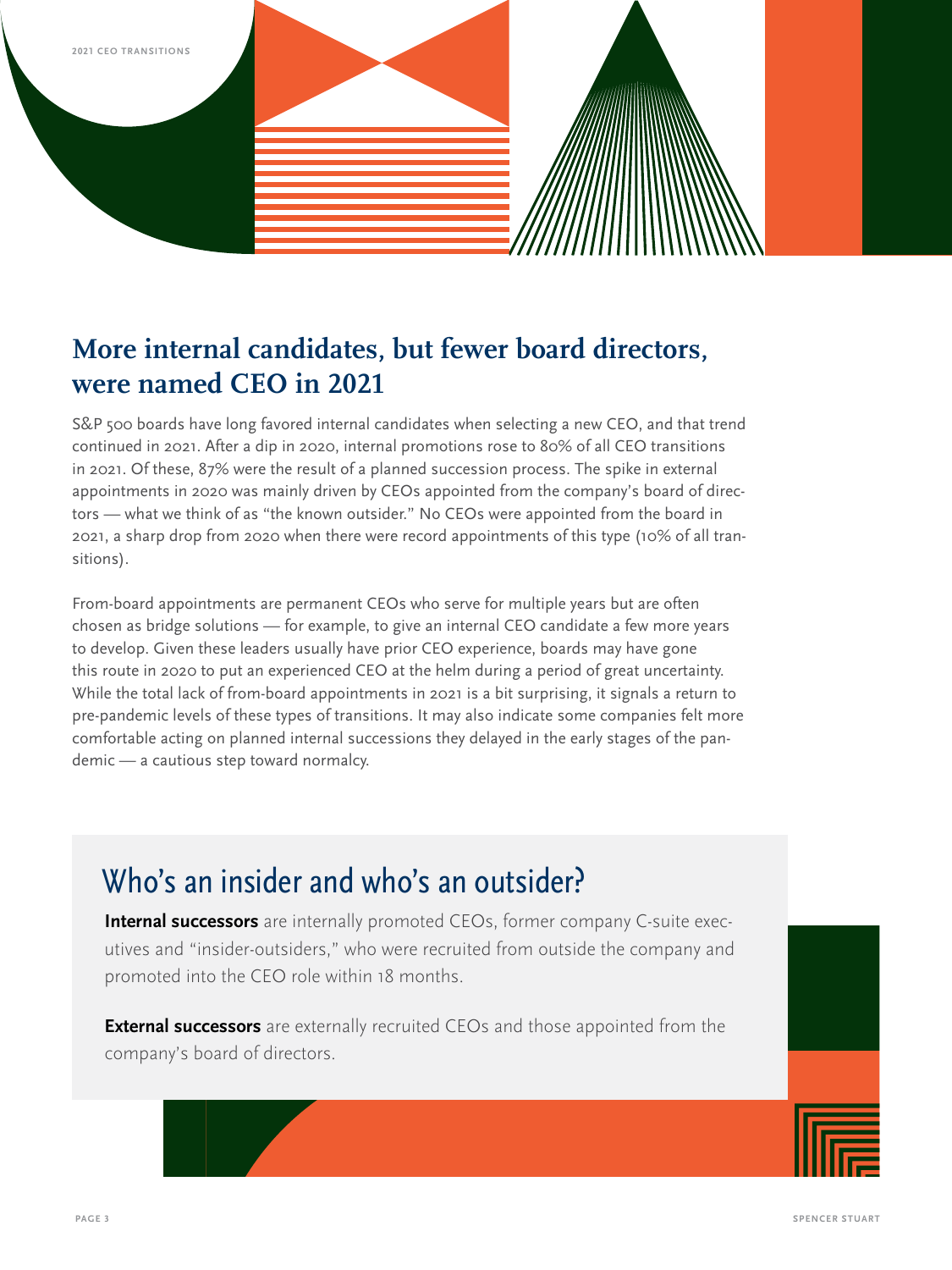#### **—CEO SUCCESSORS: EXTERNAL VS. INTERNAL CANDIDATES**



#### **Why do CEOs leave?**

The vast majority — 86% — of CEO transitions were attributed to the former CEO's decision to retire or step down, up from 75% in 2020. Of the remaining transitions, 6% of CEOs left for health reasons and 4% were selected as part of an M&A transaction. Resignations under pressure dropped significantly to 4% from 20% in 2020 and similarly high percentages over the past several years. The average age of outgoing CEOs was 64, versus 61 in 2020.

Here too, we see CEOs and boards striving for stability and leadership continuity. In turbulent times, forced exits for poor performance or scandal decline even more dramatically than transitions overall. Amid uncertainty, boards often opt to retain the CEO to minimize disruption to the organization during crisis, even if leadership succession was high on the agenda prior to it. The increase in the average age of departing CEOs could indicate many stayed on longer to support the company through the height of the pandemic.

#### **—REASONS FOR CEO TRANSITIONS**



Former CEO retired or stepped down



Health reasons



M&A



Former CEO resigned under pressure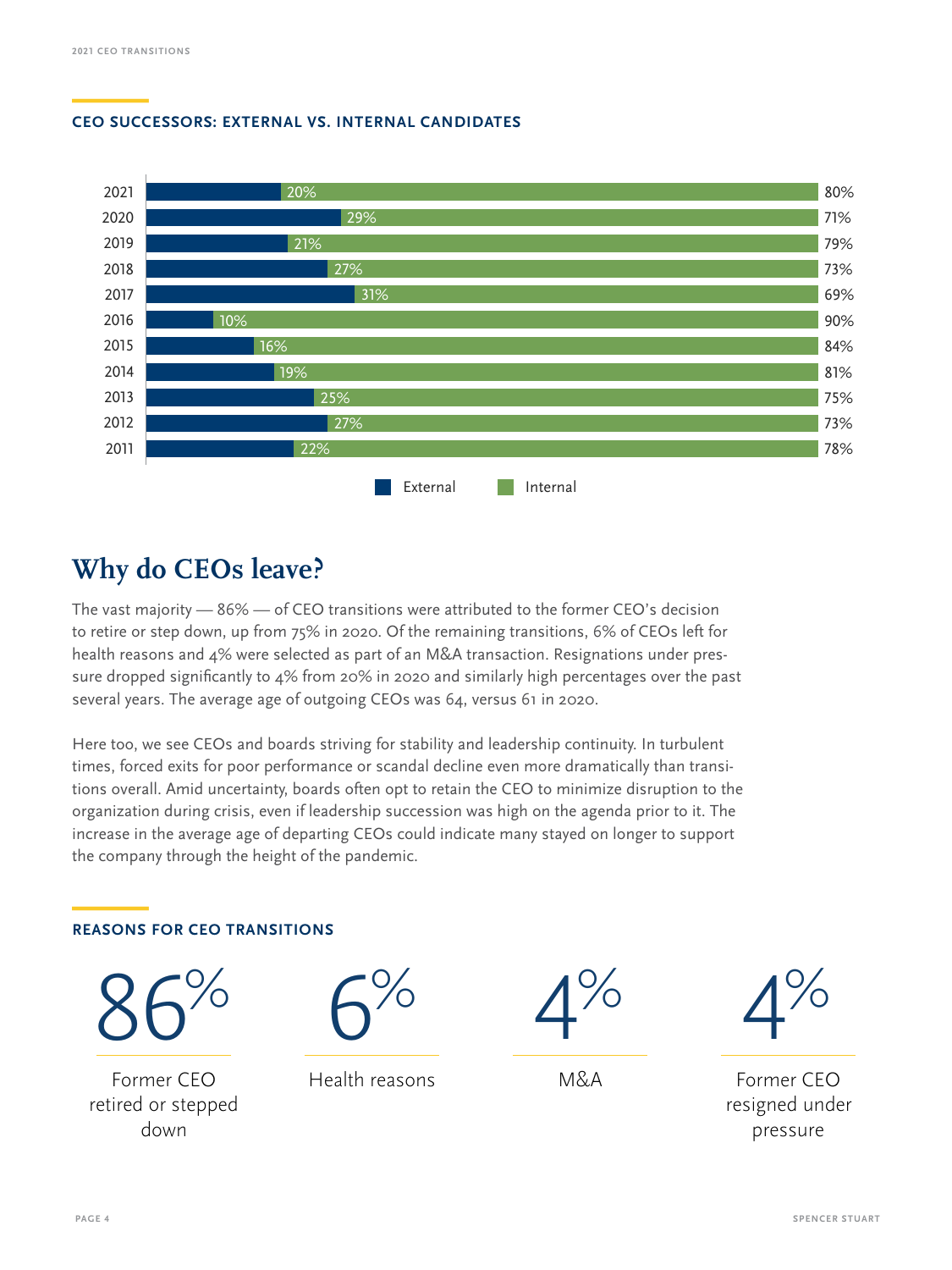### **More than half of new CEOs were promoted COOs/presidents**

In 2021 we saw a marked shift in the type of experience incoming CEOs brought to the table. While most new CEOs were first-time public company CEOs, 22% came in with prior public company CEO experience — [higher](https://www.spencerstuart.com/research-and-insight/predicting-ceo-success-when-potential-outperforms-experience)  [than the recent average of 16%](https://www.spencerstuart.com/research-and-insight/predicting-ceo-success-when-potential-outperforms-experience). We also saw a large uptick in CEOs who were promoted from the COO/president role — 55% of all transitions, up from 36% in 2020. At the same time, divisional CEO appointments dropped from 29% of all transitions in 2020 to 22% in 2021. The average age of incoming CEOs in 2021 was 56, slightly higher than in 2020.

Our research shows that CEOs typically ascend from [four "last-mile"](https://www.spencerstuart.com/research-and-insight/future-ceos-who-beat-the-odds) routes to the top: COOs, divisional CEOs, CFOs and "leapfrog" leaders promoted from below the C-suite. COOs were historically the most common promote, but in recent years, appointments from divisional CEOs had been increasing, with the two nearly converging in 2020. What we're seeing now is a departure from that trend toward convergence. A few factors could be driving this. While COO roles vary across organizations, they are often masters of operational complexity who have both an enterprise view and insight into strategic priorities. This positions them as a natural "heir apparent" who will bring a safe pair of hands to the CEO role, making them even more attractive to boards seeking to project stability. Boards also prioritize skill sets for key moments in time, and as companies grapple with deep operational challenges like delays or even breaks in their supply chains, the operational skill set is likely becoming more critical.

Disappointingly, 2021 also saw a drop in the percentage of women appointed to the CEO role: Only 6% (3) of all new CEOs were women, down from 14% (8) in 2020. The female leadership talent pipeline is a known problem: Our research shows that women are vastly underrepresented in the four "last-mile" roles, and the share of women is lower among the two most common feeder roles of COO and divisional CEO (4 percent) compared with leapfrog candidates and promoted CFOs (10 percent). We do not see gender-specific performance differences, but it's clear that women do not yet have equal access and representation on the predominant paths to the CEO role. [The pandemic has exacerbated the problem, with 1.1 million](https://www.spencerstuart.com/research-and-insight/accelerating-womens-progress-breaking-bias-and-building-inclusive-workplaces)  [women leaving the workforce overall.](https://www.spencerstuart.com/research-and-insight/accelerating-womens-progress-breaking-bias-and-building-inclusive-workplaces) While the impact of the past two years has tended to be greater further down in organizations, many senior-level women are evaluating their careers and aspirations in light of the pandemic, with some women saying "enough" to poor cultures that don't support their advancement. Progress won't happen overnight, but boards can use succession planning to intentionally grow, develop and accelerate a more diverse talent pipeline, by looking beyond the most-likely successors to include high-potential, seemingly long-shot possibilities who could become the CEO with the right development and opportunities.

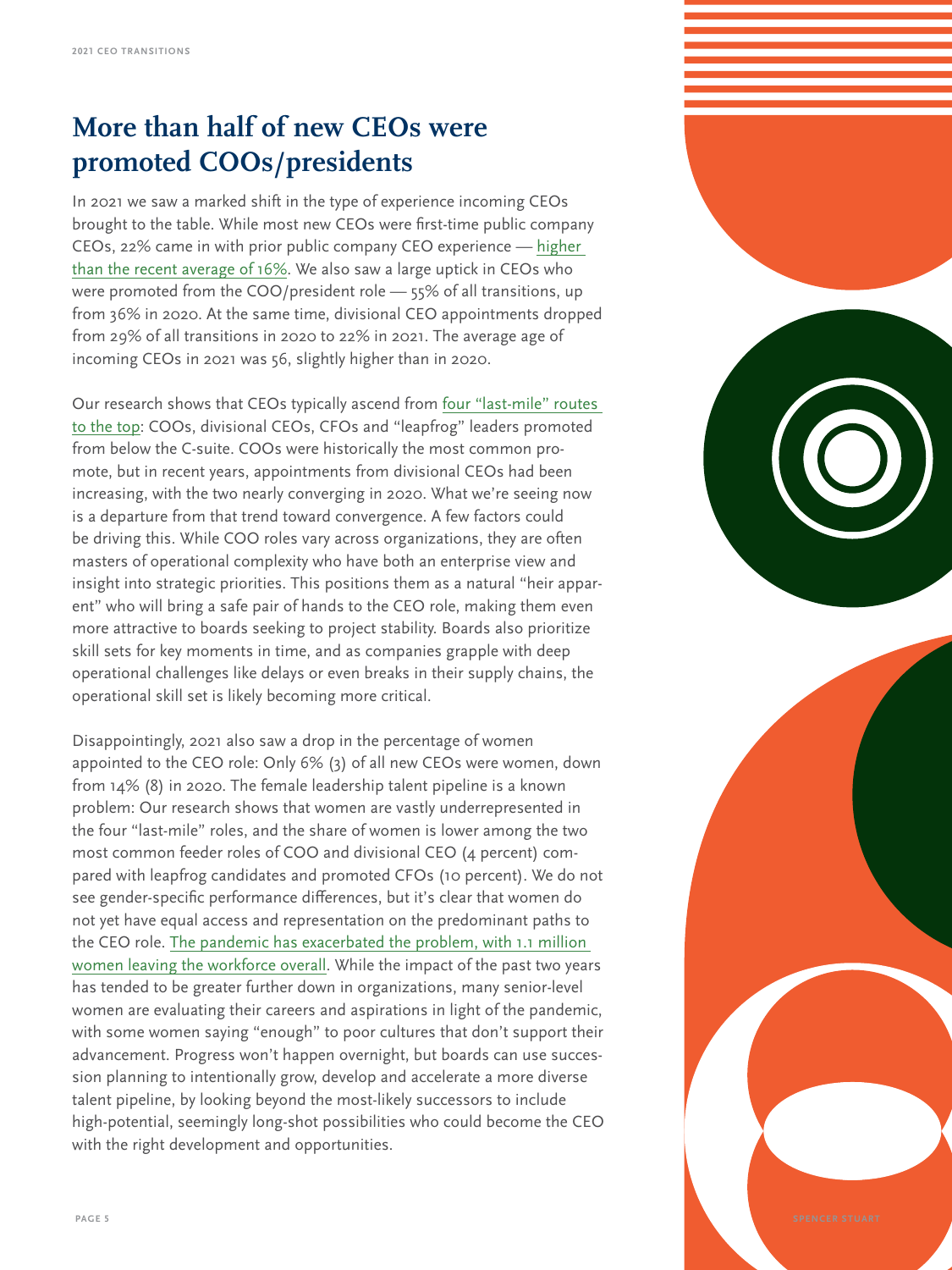#### **—MOST NEW CEOs WERE APPOINTED FROM FOUR "LAST-MILE" ROUTES TO THE TOP**

55% Promoted from COO or

enterprise-wide president roles

22%

Promoted from a divisional CEO or president position

 $4%$ 

CFOs immediately prior to appointment

2%

"Leapfrog" candidates promoted from below the C-suite

### **The majority of outgoing CEOs remained on as board chair, a big departure from 2020**

In 2021, there was a notable increase in outgoing CEOs staying on as board chairs after their departure — rising from 38% in 2020 to 63% in 2021. This move becomes more likely when the outgoing CEO has an internal successor — and is almost guaranteed when this is the result of a planned succession process. The outgoing CEO can provide critical knowledge and mentorship as the new CEO transitions, and, [when following best practices, this relationship can lead to strong perfor](https://www.spencerstuart.com/research-and-insight/when-an-executive-chair-helps-or-hinders-company-performance)[mance during the former CEO's tenure as chair](https://www.spencerstuart.com/research-and-insight/when-an-executive-chair-helps-or-hinders-company-performance). Of the outgoing CEOs that stayed on as chair after stepping down, 69% had previously worn the hat as part of a combined CEO/board chair role.

As in past years, the vast majority of boards appoint a separate board chair when naming a new CEO. Only two new CEOs in 2021, 4%, were also named chair of the board upon appointment, slightly less than in 2020.



#### **—IS THE NEW CEO ALSO THE BOARD CHAIR?**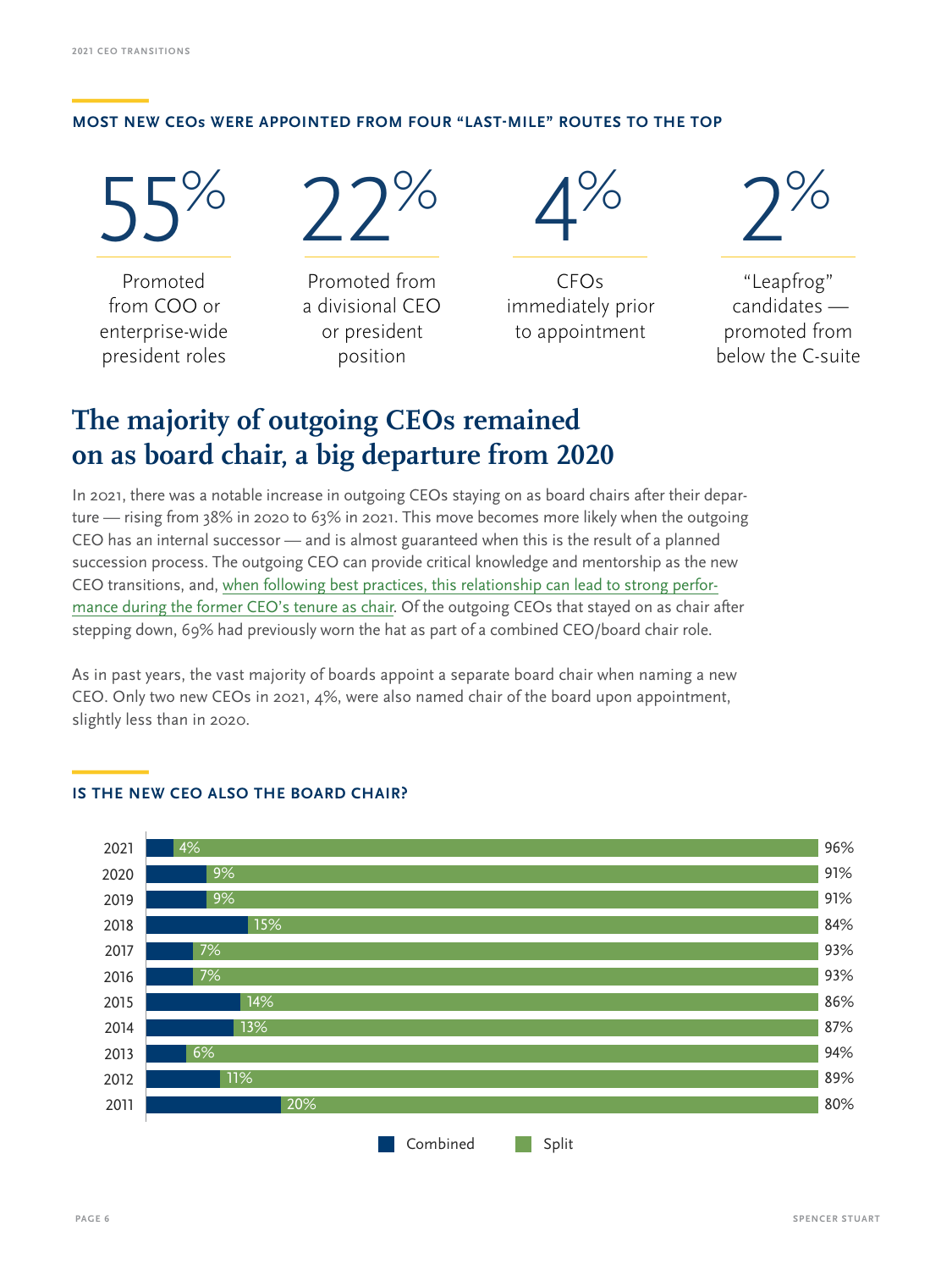

### **Looking Ahead**

In 2022, we expect to see a normalization back to long-term trends around CEO transitions, including a rebound in new CEO appointments. However, as we publish this data, new known COVID cases are rising in the US, supply chain and inflation woes continue, and geopolitical tensions are high due to Russia's escalating war in Ukraine. Are we starting to see what would have been considered a period of crisis in the past become more of the norm in terms of the backdrop boards and CEOs must make decisions against? If so, [the most effective leaders will focus on the human elements of leadership](https://www.spencerstuart.com/research-and-insight/going-deeper-why-the-future-of-leadership-is-beneath-the-surface) — such as strong relationships, empathy, trust, culture, fluid collaboration and information sharing — that are critical for creating the conditions that enable people and organizations to respond agilely to change.

What's clear is the complexity and dynamism that emerged over the last two years are here to stay, heightening [the importance of getting CEO succession right](https://www.spencerstuart.com/research-and-insight/too-important-to-fail-four-new-rules-for-ceo-succession-planning) and shifting the way companies think about what makes an effective leader.



**Editor's note:** Transitions data in the article "*[Covid‑19: Is Your Board Hitting the Brakes on CEO Succession?](https://www.spencerstuart.com/research-and-insight/covid-19-is-your-board-hitting-the-brakes-on-ceo-succession)*" include the appointment of co-CEOs, even when no CEO transitioned out of the role and the transitions of CEOs whose companies were added to the S&P 500 later (i.e., company was not an S&P 500 company at time of transition but is now an S&P 500 company). Our quarterly/annual CEO transitions reports define transitions as incoming CEOs who replace an outgoing CEO only at companies listed in the S&P 500 at the time of transition.